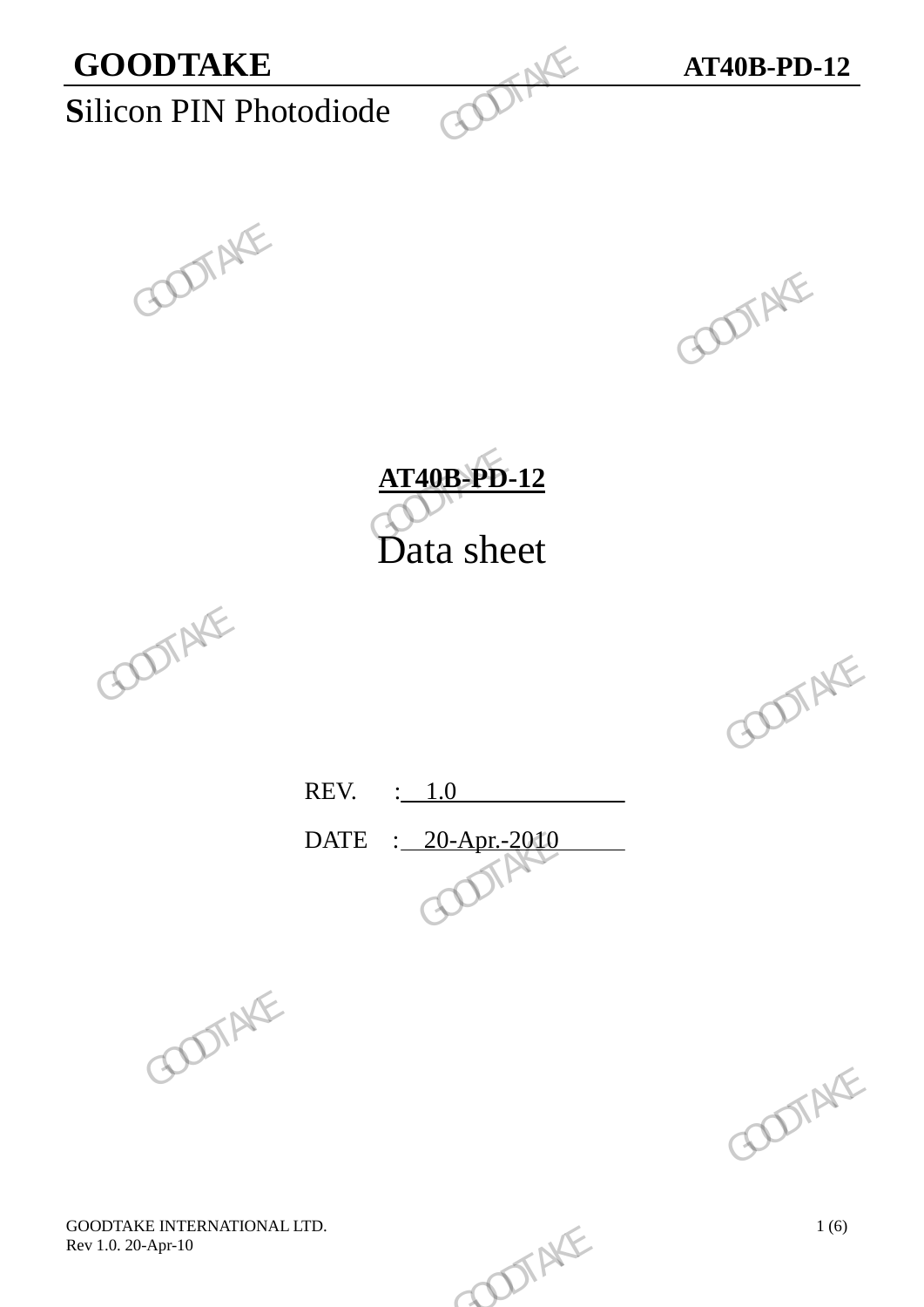# **GOODTAKE AT40B-PD-12**<br>Features:

## **Features:**

- Fast Response Time.
- $\bullet$  High Photo Sensitivity.
- Suitable for visible and near infrared radiation.
- **P**b free
- The Product itself will remain within RoHS Compliant version.

## **Descriptions:**

- AT40F-PD-02 is a high speed and high sensitive silicon PIN photodiode with exceptionally stable characteristics and high illumination sensitivity. GOODTAKE<br>
Features:<br>
• Fast Response Time.<br>
• High Photo Sensitivity.<br>
• Suitable for visible and near infrared radiation.<br>
• Pb free<br>
• The Product itself will remain within RoHS Com<br>
Descriptions:<br>
• AT40F-PD-02 is a hig The Product itself will remain within RoHS Compliant version.<br>
Descriptions:<br>  $\bullet$  AT40F-PD-02 is a high speed and high sensitive silicon PIN photodiode weighted and the characteristics and high illumination sensitivity.<br>
	- Device is molded in clear epoxy package with a quadrate side view .

# **Applications:**

- High Speed Photo Detector.
- Copier
- Game machine.

# **Internal Circuit:**





GOODTAKE INTERNATIONAL LTD.<br>
Rev 1.0. 20-Apr-10 2 (6) Rev 1.0. 20-Apr-10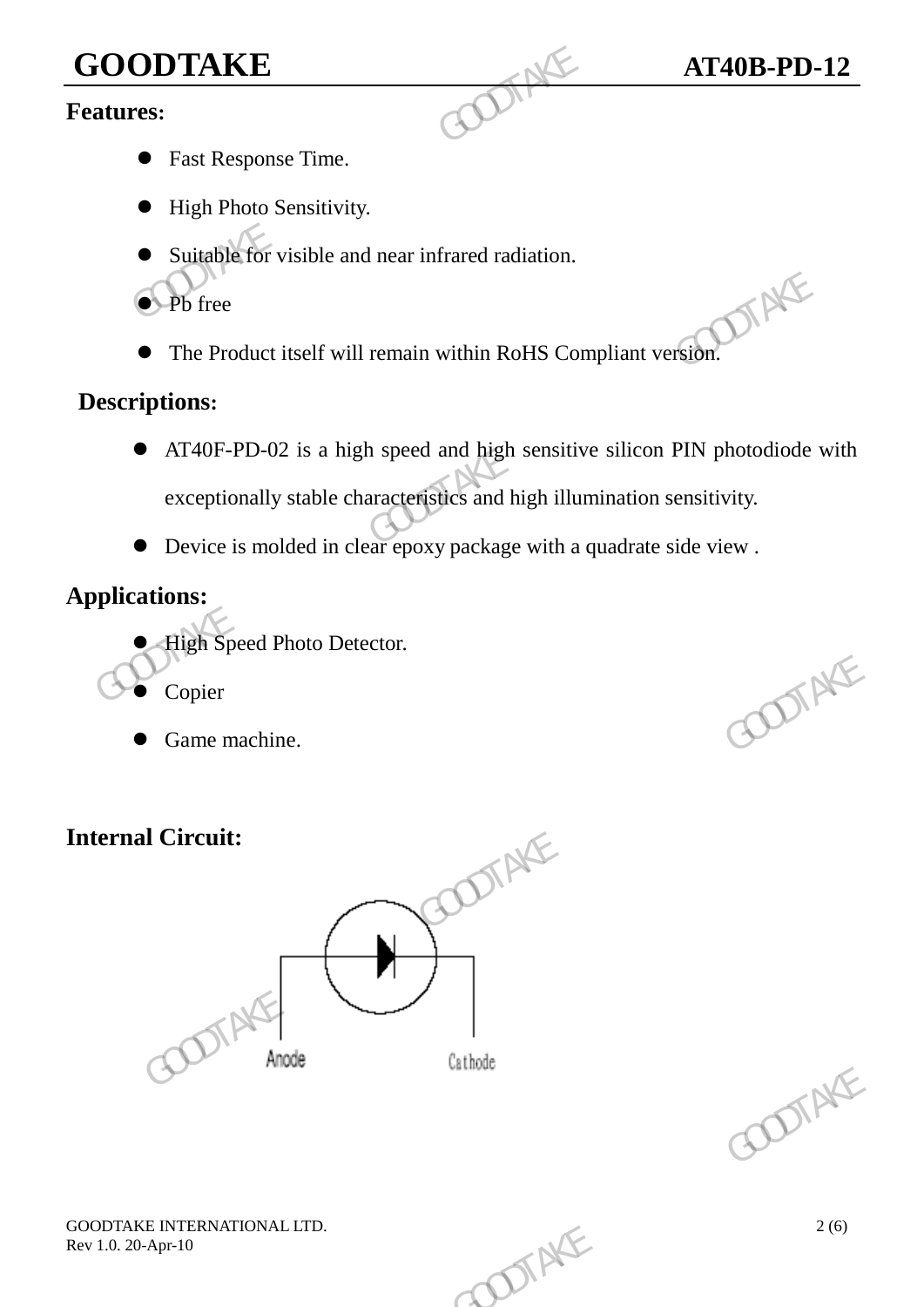# **GOODTAKE AT40B-PD-12**

### **Absolute Maximum Ratings at Ta=25**℃

| <b>GOODTAKE</b>                    |               |                                    | <b>AT40B-PD-12</b>        |
|------------------------------------|---------------|------------------------------------|---------------------------|
| Absolute Maximum Ratings at Ta=25℃ |               |                                    |                           |
| <b>Parameter</b>                   | <b>Symbol</b> | <b>Ratings</b>                     | Unit                      |
| <b>Power Dissipation</b>           | <b>PD</b>     | 215                                | mW                        |
| <b>Reverse Breakdown Voltage</b>   | V(BR)         | 35                                 | $\boldsymbol{\mathrm{V}}$ |
| <b>Operating Temperature</b>       | <b>Topr</b>   | $-25 \sim +85$                     |                           |
| <b>Storage Temperature</b>         | <b>Tstg</b>   | $-40$ $\sim$ +100                  | $\mathcal{C}$             |
| <b>Soldering Temperature</b>       | <b>Tsol</b>   | 270℃ for 6 sec Max (2mm from Body) |                           |

# **Typical Electrical & Optical Characteristics**(**Ta=25**℃)

| <b>Operating Temperature</b>                                    |                   |      | <b>Topr</b>    |                                    | $-25 \sim +85$ | U                                          |
|-----------------------------------------------------------------|-------------------|------|----------------|------------------------------------|----------------|--------------------------------------------|
| <b>Storage Temperature</b>                                      |                   |      | <b>Tstg</b>    |                                    | $-40$ ~+100    | $\mathcal{C}$                              |
| <b>Soldering Temperature</b>                                    |                   |      | <b>Tsol</b>    | 270℃ for 6 sec Max (2mm from Body) |                |                                            |
| Typical Electrical & Optical Characteristics $(Ta=25^{\circ}C)$ |                   |      |                |                                    |                |                                            |
| Parameter                                                       | <b>Symbol</b>     | Min. | <b>Type</b>    | Max.                               | Unit           | <b>Test Condition</b>                      |
| <b>Reverse Light Current</b>                                    | $\mathbf{I}$      | 45   | 55             |                                    | $\mu A$        | $VR=5V, \lambda p=940$ nm<br>$Ee=1mW/cm^2$ |
| <b>Reverse Dark Current</b>                                     | I <sub>D</sub>    |      | $\overline{2}$ | 30                                 | nA             | $VR=10V, \lambda p=940nm$<br>$Ee=0mW/cm^2$ |
| <b>Reverse Breakdown</b><br><b>Voltage</b>                      | <b>VBR</b>        | 35   |                |                                    | $\mathbf{V}$   | IR= $100 \mu A$<br>$Ee=0mW/cm^2$           |
| Wavelength of peak<br>sensitivity                               | $\lambda_{\rm p}$ |      | 940            |                                    | nm             |                                            |
| Range of spectral band<br>witdth                                | $\lambda$         | 430  | ---            | 1100                               | nm             |                                            |
| <b>Rise Time</b>                                                | <b>Tr</b>         |      | 50             |                                    | ns             | $V_R = 10V$                                |
| <b>Fall Time</b>                                                | $T_f$             |      | $\mathbf{50}$  |                                    | $\mathbf{n}$ s | $\lambda p = 940$ nm<br>$R_L = 1000\Omega$ |
| <b>Total Capacitance</b>                                        | $C_{T}$           |      | 25             |                                    | $P_{F}$        | $V_R = 3V$<br>$Ee=0mW/cm^2$<br>$f=1.0$ MHZ |
| <b>View Angle</b>                                               | $2\theta$ 1/2     | ---  | 65             | $\scriptstyle\cdots$               | $\bullet$      | $I = 20mA$                                 |
|                                                                 |                   |      |                |                                    |                | <b>COTAKE</b>                              |
| GOODTAKE INTERNATIONAL LTD.<br>Rev 1.0. 20-Apr-10               |                   |      |                | DIENTE                             |                | 3(6)                                       |
|                                                                 |                   |      |                |                                    |                |                                            |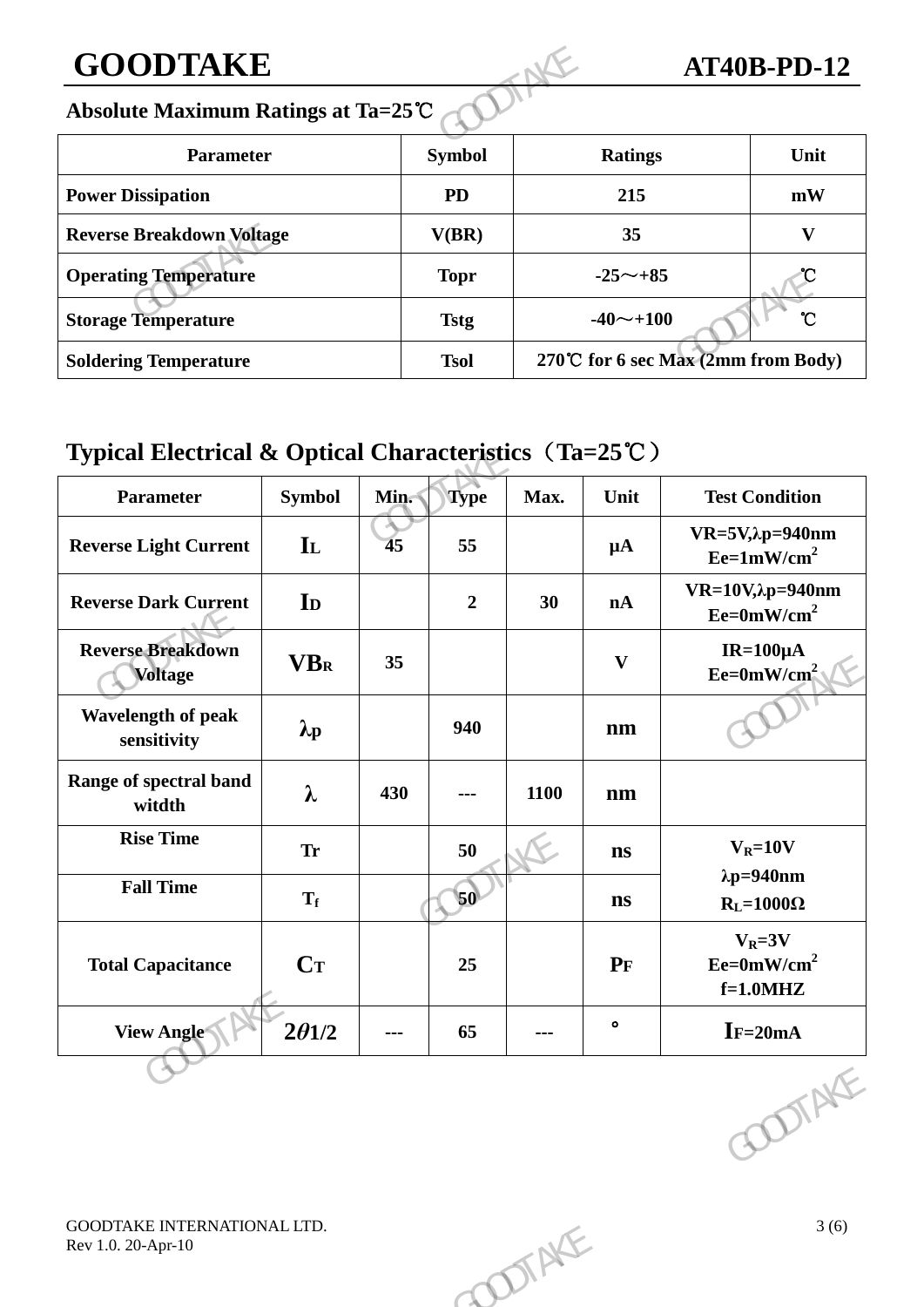**GOODTAKE AT40B-PD-12 Basic Characteristics** (T<sub>amd</sub>=25℃, unless otherwise specified) 1 10 100 1000 Reverse Dark Current(nA)  $V_R=10V$  $V_R = 5V$  $\lambda$  =940nm  $0.6$ <sub>0</sub> 0.8 1.2 1.4 1.0 Relative Reverse LightCurrent **GOODTAKE**<br>
Basic Characteristics (T<sub>amd=25</sub>°C, unless otherwise s<br>
1000<br>  $\frac{2}{5}$ <br>  $\frac{1}{1}$ <br>  $\frac{1}{2}$ <br>  $\frac{1}{2}$ <br>  $\frac{1}{2}$ <br>  $\frac{1}{2}$ <br>  $\frac{1}{2}$ <br>  $\frac{1}{2}$ <br>  $\frac{1}{2}$ <br>  $\frac{1}{2}$ <br>  $\frac{1}{2}$ <br>  $\frac{1}{2}$ <br>  $\frac{1}{2}$ <br>  $\frac{$ 

Ambient Temperature(℃) Fig.1 Reverse Dark Current



0.8

0.9

1.0



Rev 1.0. 20-Apr-10

Reverse Light Current(uA)



0 20 40 60 80 100

Ambient Temperature(℃)

0.1

0.7 0.5 0.3 0.2 0.4 0.6

Fig.6 Relative Radiant Sensitivity VS.Angular Displacement

Angular Displacement

Fig.2 Relative Reverse Light Current



40°

50°

60°

70° 80° 90°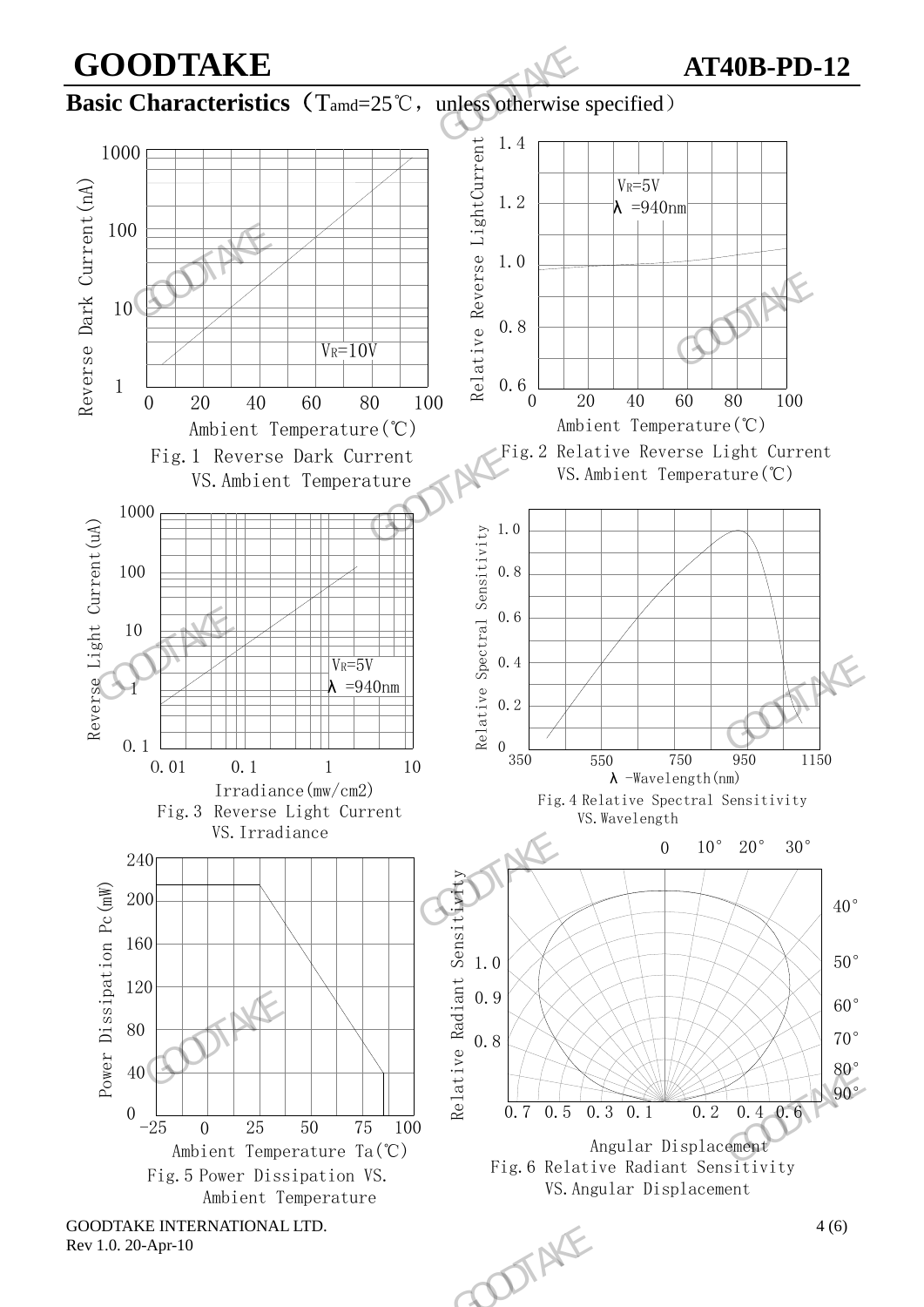# **GOODTAKE AT40B-PD-12**



**Reliability Test Items and Conditions**:

| $\mathbf{1}$<br>$\boldsymbol{2}$ | <b>Solder Heat</b>                                |                                                   | Hours/Cycle     | Quantity | <b>Result</b> |
|----------------------------------|---------------------------------------------------|---------------------------------------------------|-----------------|----------|---------------|
|                                  |                                                   | TEMP: $270^{\circ}\text{C} \pm 3^{\circ}\text{C}$ | <b>10 SEC</b>   | 11 pcs   | 0 DEFECT      |
|                                  | <b>Temperature Cycle</b>                          | H:+85°C 60min                                     | 16 cycles       | 22 pcs   | 0 DEFECT      |
|                                  |                                                   | 10min<br>$L: -25^{\circ}C$ 60min                  |                 |          |               |
| $\overline{\mathbf{3}}$          | <b>Thermal Shock</b>                              | $H: +85^{\circ}C$ 30min<br>30 <sub>sec</sub>      | 10 cycles       | 11 pcs   | 0 DEFECT      |
|                                  |                                                   | $L: -25^{\circ}\mathrm{C}$<br>$30$ min            |                 |          |               |
| $\overline{\mathbf{4}}$          | <b>High Temperature</b><br><b>Storage</b>         | TEMP: $+85^{\circ}$ C                             | <b>1000 HRS</b> | 22 pcs   | 0 DEFECT      |
|                                  |                                                   |                                                   |                 |          |               |
| 5                                | <b>Low Temperature</b><br><b>Storage</b>          | <b>TEMP: -25℃</b>                                 | <b>1000 HRS</b> | 22 pcs   | 0 DEFECT      |
| 6                                | <b>High Temperature</b><br><b>High Humidity</b>   | 85℃/93% RH                                        | <b>1000HRS</b>  | 22 pcs   | 0 DEFECT      |
|                                  | <b>Storage</b>                                    |                                                   |                 |          |               |
|                                  |                                                   |                                                   |                 |          | DIA           |
|                                  | GOODTAKE INTERNATIONAL LTD.<br>Rev 1.0. 20-Apr-10 |                                                   | TENFE           |          | 5(6)          |
|                                  |                                                   |                                                   |                 |          |               |